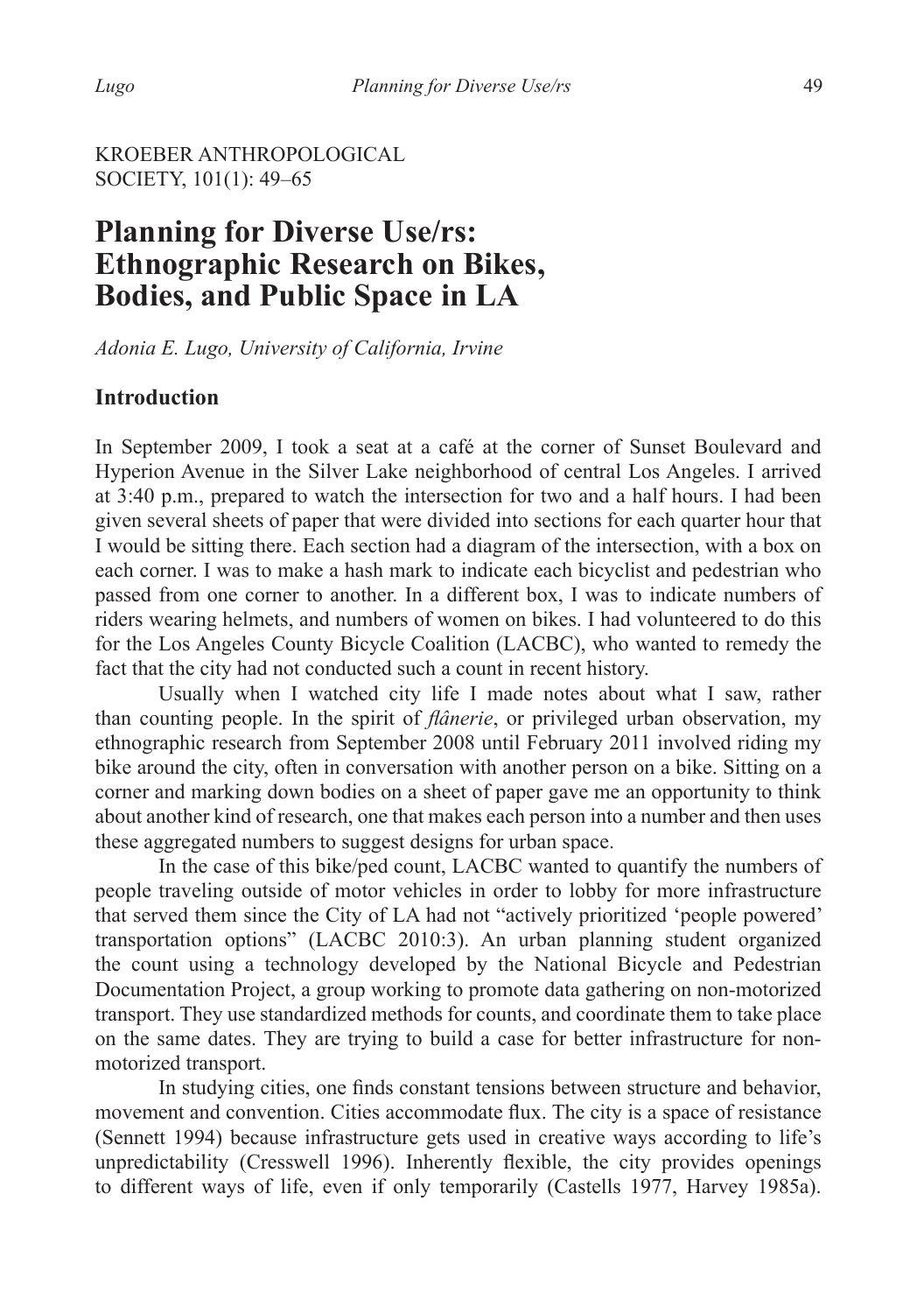Urban cyclists offer numerous examples of these creative uses of space in American cities, yet the bike movement as I have known it through three years of fieldwork is obsessed with building bike infrastructure. Whether they champion fully separated bike facilities or bike signage on major arterials, advocates and enthusiasts argue that improved infrastructure will reduce the conflicts on our streets; that more people will use bicycling as a mode of transport because they will feel less harassed by motorists. Infrastructure that privileges driving over other modes got us into this mess, they argue, and infrastructure that creates space for multimodal transport will get us out of it.

Infrastructure projects, however, develop in particular political contexts. Historically, cities have been infrastructured according to the project of modern urban planning, wherein human behavior gets disciplined through interaction with a structured urban environment (Graham and Marvin 2001). Since the mid–19th century, the starting question for modern urban designers has been how space should be planned to interpellate individual citizens through an orderly city (Le Corbusier 1987, Harvey 1985a, Holston 1989, Rabinow 1989, Ghannam 2002). Recognizing that city life stems from people as much as structures, progressive urban planning leaves room for diverse uses and users, or use/rs. A key figure in the development of this vision, Jane Jacobs, wrote that "the main responsibility of city planning and design should be to develop—insofar as public policy and action can do so—cities that are congenial places for this great range of unofficial plans, ideas and opportunities to flourish, along with the flourishing of the public enterprises" (Jacobs 1961:243). Experiencing how flexible Los Angeles could be from a bike seat, I started to wonder what permanent infrastructure would afford, and for whom.

 During my years of ethnographic flânerie, I found that enthusiasm for bike infrastructure often left certain groups out of the picture. Bicycle advocates all over the U.S. are lobbying for street designs that accommodate a range of transport modes, and urban planners and policymakers increasingly recognize bicycling as a key component of efforts to retrofit American cities at a human scale. Though a growing number of people choose car-light lifestyles in LA, they are vastly outnumbered by the low-income people of color who have relied on public transportation and bicycles for decades out of economic necessity. The terms "car-free" and "transit-dependent" have very different connotations, with the former implying a celebration of sustainable transport and the latter referring to poverty and its associated pressures.

While some have argued that social justice should be included in transportation planning, calling for "transport justice," this work has focused on public transportation rather than bicycling as urban transport (Bullard and Johnson 1997, Cresswell 2006). Extending transport justice to the bike movement means searching for ways to support cycling in diverse communities. It means recognizing that the tension between structure and behavior that characterizes urban transport involves race and class politics (users) as well as spatio-temporal politics (uses). Viewing physical infrastructure as a necessary starting point for behavior change may leave social justice out of the picture. Describing urban space as a laboratory for studying intersubjective space-time, I will suggest *human infrastructure* as the key to designing bike infrastructure that supports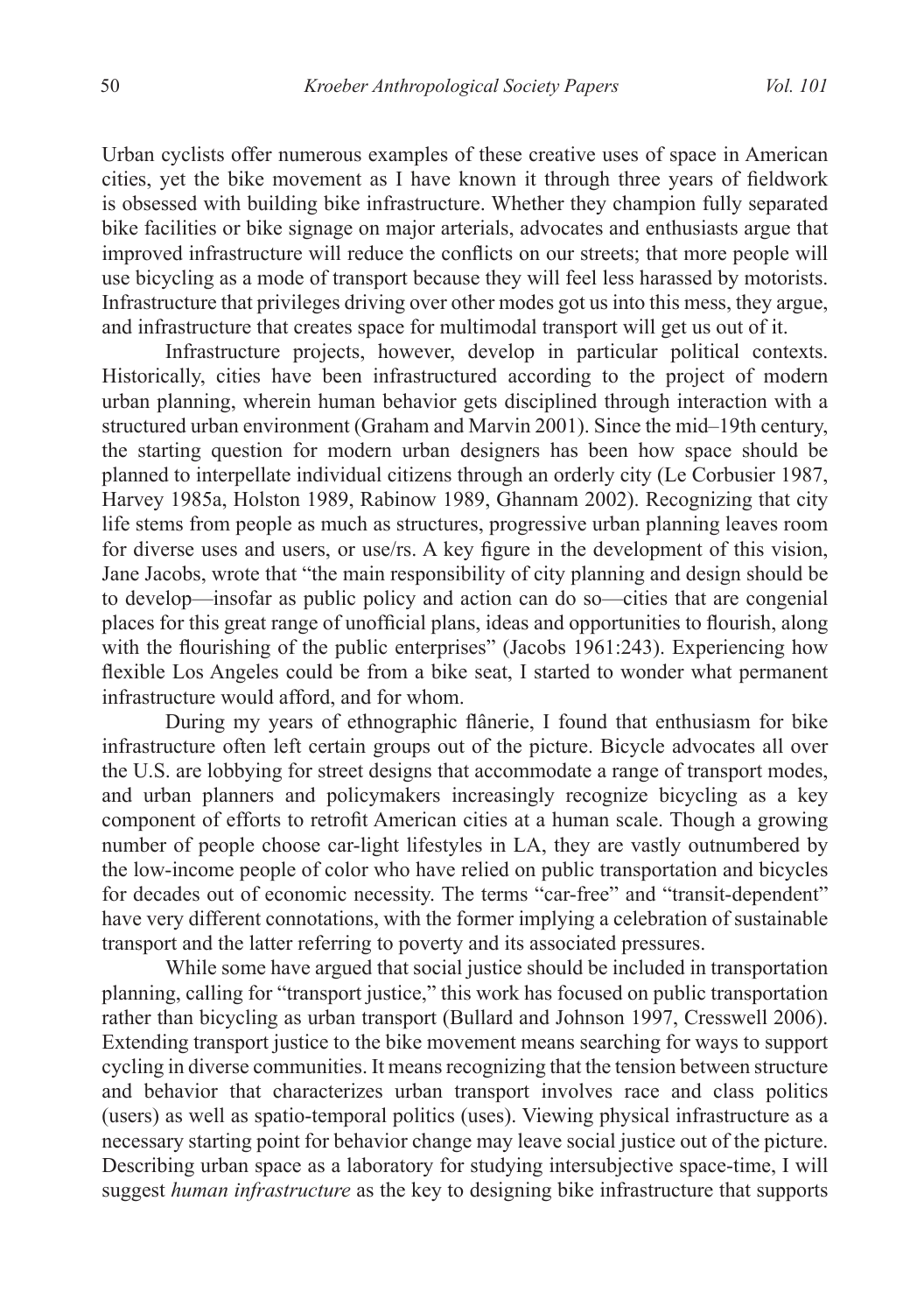# **The Politics of Mobility**

In March 2010, I attended the keynote address of the LA StreetSummit, a conference of activists and professionals organized by Occidental College's Urban and Environmental Policy Institute. The speaker, Janette Sadik-Khan, Transportation Commissioner of New York City, had shut down Times Square to automotive traffic, spreading beach chairs so that pedestrians could enjoy the space. Her actions as commissioner demonstrated what many urban planners and activists believe: streets made welcoming to all modes of transport make better public spaces.

 She showed us slides demonstrating the efficiency of using bikes and feet to get around crowded cities. During the Q&A, Sadik-Khan took a question from the balcony above the main hall, and I looked up to see a young black man rise. He spoke nervously, as people often do in front of large crowds, about the changes in his neighborhood that seemed to come along with new bike lanes. He made a connection between bicycle infrastructure on public streets (our supposed goal as advocates for urban transport cycling) and gentrification. Sadik-Khan barely missed a beat and launched into a comparison of the high costs of transportation with high housing costs. Lowering transportation costs by making it possible for people to get around on bikes would make their incomes more available for housing costs. She then moved on to other questions, seemingly satisfied that she had explained away concerns about gentrification.

As I sat there trying to parse what in the young man's words had made my heart beat faster, and what her pat answer lacked, I heard her mention a curious fact: after her department made improvements to Bryant Park in Manhattan, property values in the area went up 225%. Clearly, the message seemed to be, there was no contradiction between investing in public space and a robust real estate market. She did not seem to notice that her words confirmed the concern brought up a few minutes before.

The development of Los Angeles in the twentieth century shows the impact racism can have on the built environment. Transportation infrastructure such as highways and five lane streets through residential neighborhoods inscribed contempt for the bodies of others into the urban landscape. In Los Angeles streets have been used to keep people apart, to keep certain bodies in certain neighborhoods and out of others. As bike advocates, we would not overcome the racial order of the city with our bike lanes and brightly colored bicycles alone. Even as we believed that making our urban neighborhoods more bike-friendly would benefit all residents, we might be seen as unwelcome symbols of gentrification and change.

Bike advocates tend to seem defensive because bicycling is a marginalized activity in American cities. The experience of urban transport cycling feels embattled, as though each cyclist must fight to ensure she or he is visible to other road users or risk disaster. All cyclists must face hostile motorists in order to ride in Los Angeles. When I decided to study bicycling there for my dissertation project, LA's car culture lurked in the back of my mind. Automobility, the near-complete dominance ceded to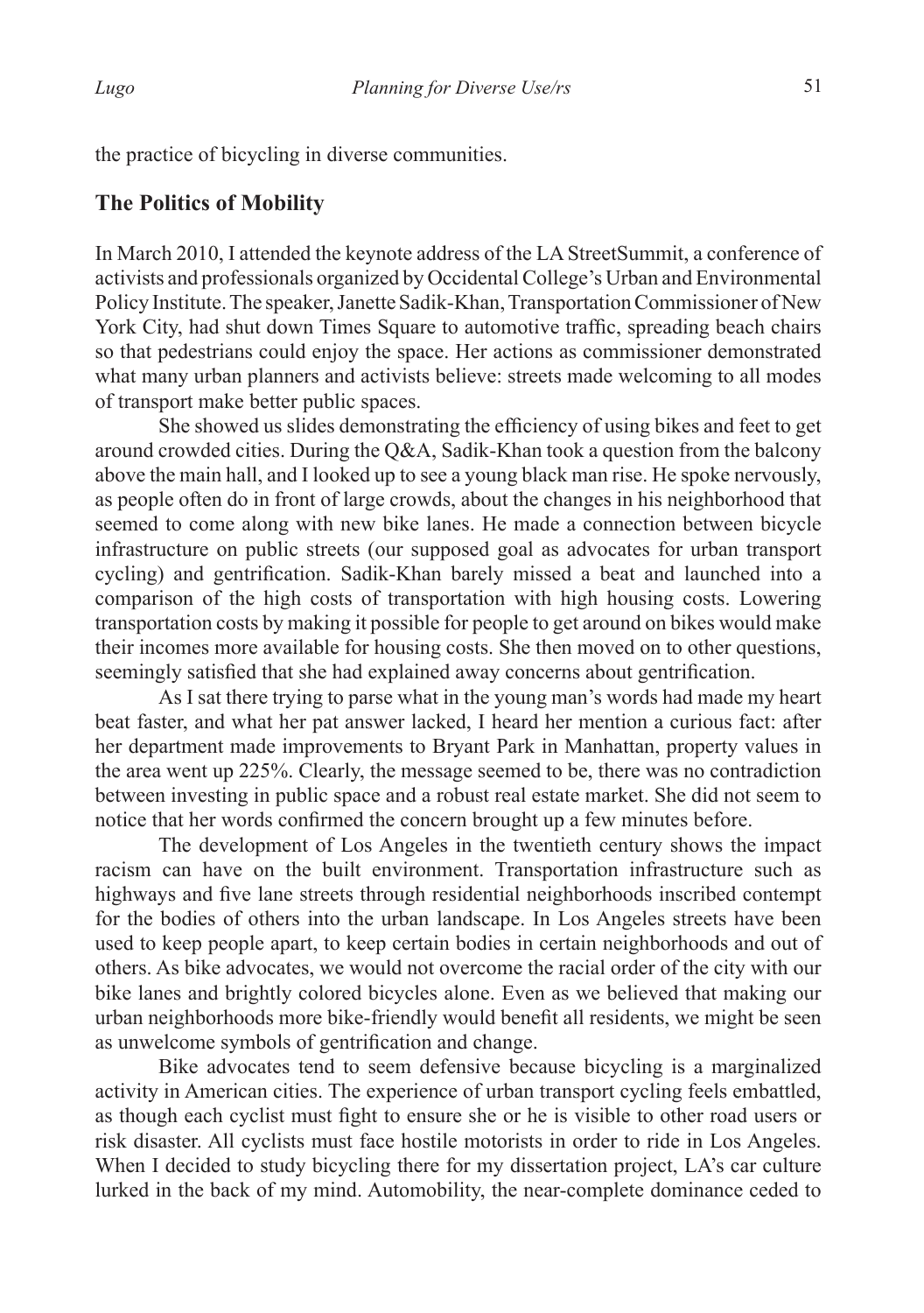the automobile in American public space (Jain 2006a, Featherstone et al. 2005, Sheller and Urry 2006), structures this framing of bicycling as an unusual transport choice.

Automobility rationalizes driving over all other modes of transport through infrastructure, such as the many freeways that have been constructed since the midcentury, wide surface streets, and ample free parking. Any analysis of urban transport should recognize the politics of mobility taking place in streetscapes shared by motorists, bicyclists, pedestrians, buses, at-grade trains, delivery trucks, skateboarders, the wheelchair-bound, and any other users. Increasingly, those unable to drive have been seen as disabled (Jain 2006b).

From an anthropological perspective, the physical infrastructure enabling driving is an important component of the ongoing practice, but so is the ongoing practice itself. Automobility involves the production of a structured tendency, or habitus (Bourdieu 1977), toward driving by the investment of capital in the built environment in the form of highways and road designs that marginalize other forms of mobility. A view that privileges physical infrastructure for biking relies on a belief that urban planning must produce infrastructure designed specifically for bicycling before people will consider biking for transport. Activists hope that with a separated path to use, even those who currently fear riding in traffic will start bike commuting.

Looking to physical infrastructure to eliminate barriers to bicycling limits the politics of mobility to being about disciplined *uses* of streets when the discipline experienced by *users* should also be taken into account. Simply put, bicycling has no singular meaning, and some bicyclists are more marginal than others. In the United States bicycling was long the practice of eccentric enthusiasts, a status sport, or a mode of transport for those too poor or too young to drive cars. Most work on bicycling has focused on users who self-identify as cyclists and who organize themselves into subcultural groups (Carlsson 2002, Spinney 2007, Mapes 2009, Hurst 2009). These tend to be people whose race (white), class (middle to upper), and gender (masculine) have exempted them from structural marginalization. Feeling harassed by motorists while bicycling may be their first experience of discrimination.

While these activist cyclists have done tremendous work to support bicycling in Los Angeles, they also tend to overlook another type of bicyclist. These "invisible riders" (Koeppel 2005) are often low-income, usually Latino or African American men who bike out of economic necessity. They may not be seen as participating in bicycling "communities of practice" (Lave and Wenger 1991). As bodies on bicycles, they would be included in data gathering such as the 2009 bike/ped count. However, turning each cycling body into a number leaves out crucial context. Reducing bicyclists to the same measurable quantity ignores the fact that we ride through a built environment shaped by capital, and that perceptions of race and class are not absent on roadways.

Each bicyclist should be seen as an assemblage of a particular body, a particular urban setting, and the particular bicycle he or she rides. As Furness puts it, "the bicycle, like the automobile, is an object that becomes meaningful through its relationship to an entire field of cultural practices, discourses, and social forces" (Furness 2010:9). Bicycling assemblages can signify many things. In some cases these assemblages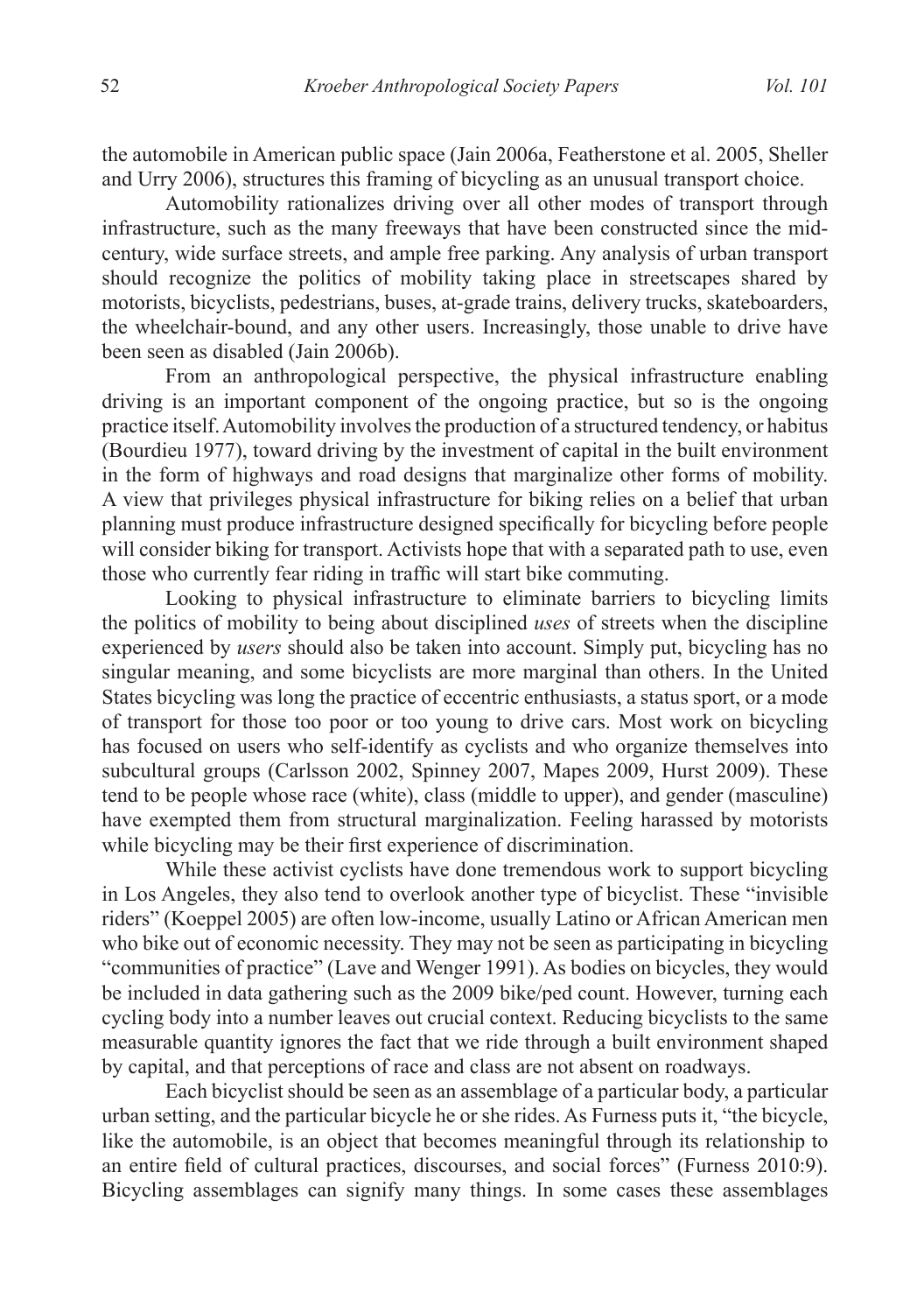should be seen as emerging from the tournaments of value associated with cultural production, and seem to contribute to rising property values in transitional urban neighborhoods.

While the image of the assemblages of certain bodies, certain bikes, and certain places can be translated into economic value, other assemblages are seen as undesirable. When I heard that young man ask about gentrification, he talked about the bike lane itself as a problem because it brought different people into his neighborhood. I have also heard white homeowners in an upscale neighborhood talk about bike infrastructure as a threat, but with a different imagined population. Bike infrastructure is seen as doing more than enabling biking; it raises or lowers property values.

The city's built environment is produced by the "power/knowledge" of planning and architecture (Low 1996). Letting this ordering appear to be the result of scientific rationalism of urban planning and other forms of urban expertise mystifies the role capital plays in determining public spending. The scientific rationalization of space through expert knowledge has enabled the modern project that asserts the rights of capital and the state to commodify space through development and urban renewal.

Marxist understandings of urban space show how powerful interests impact social welfare projects (Harvey 1985a, Rabinow 1989). Real estate speculation consists of purchasing land or buildings cheaply, thus gaining a "property right over some future revenue" (Harvey 1985b:95). Public investments in infrastructure tend to follow private development priorities (Zukin 1982). Neoliberalism's interdependence of private capital and rationalized state infrastructure has been well documented (Elyachar 2005, Ong 2006, Miraftab 2009). Private property values may draw on public goods such as parks, bike lanes, and public transit lines. In my fieldwork, I heard people talk about bike infrastructure as an enhancement to or burden on property values. Because distinctions between public rationalism and private interest do not remain stable, but shift according to the agendas of power (Flyvbjerg 1998), the bike lane that the 2008 homeowner believed would drag down property values may enhance them in 2012.

People who own property have a reason to lobby for or against bike infrastructure that has little to do with the practice of bicycling. Commodifying lived space reduces neighborhoods to mere backdrop for lifestyles, as window dressing that shifts according to the aesthetic preferences of some group as anticipated by developers. People with stable incomes may come to view the suburbs as undesirable for ecological and social reasons, and to this population, a bike lane may be seen as a reason to pay higher housing prices. Focusing on building material infrastructure as the solution to the problem of automobility does not address how bike infrastructure can be used to gentrify urban neighborhoods.

Thinking about infrastructure differently can contribute to our understandings of how cities work, and how we can make them work better for a diverse range of use/rs. People experience cities as intersubjective space-time, not just as a series of fixed structures. Habitus and practice must be taken into account; that is, driving in LA reproduces driving in LA. Focusing on individual action shows how "discipline 'makes'individuals; it is the specific technique of a power that regards individuals both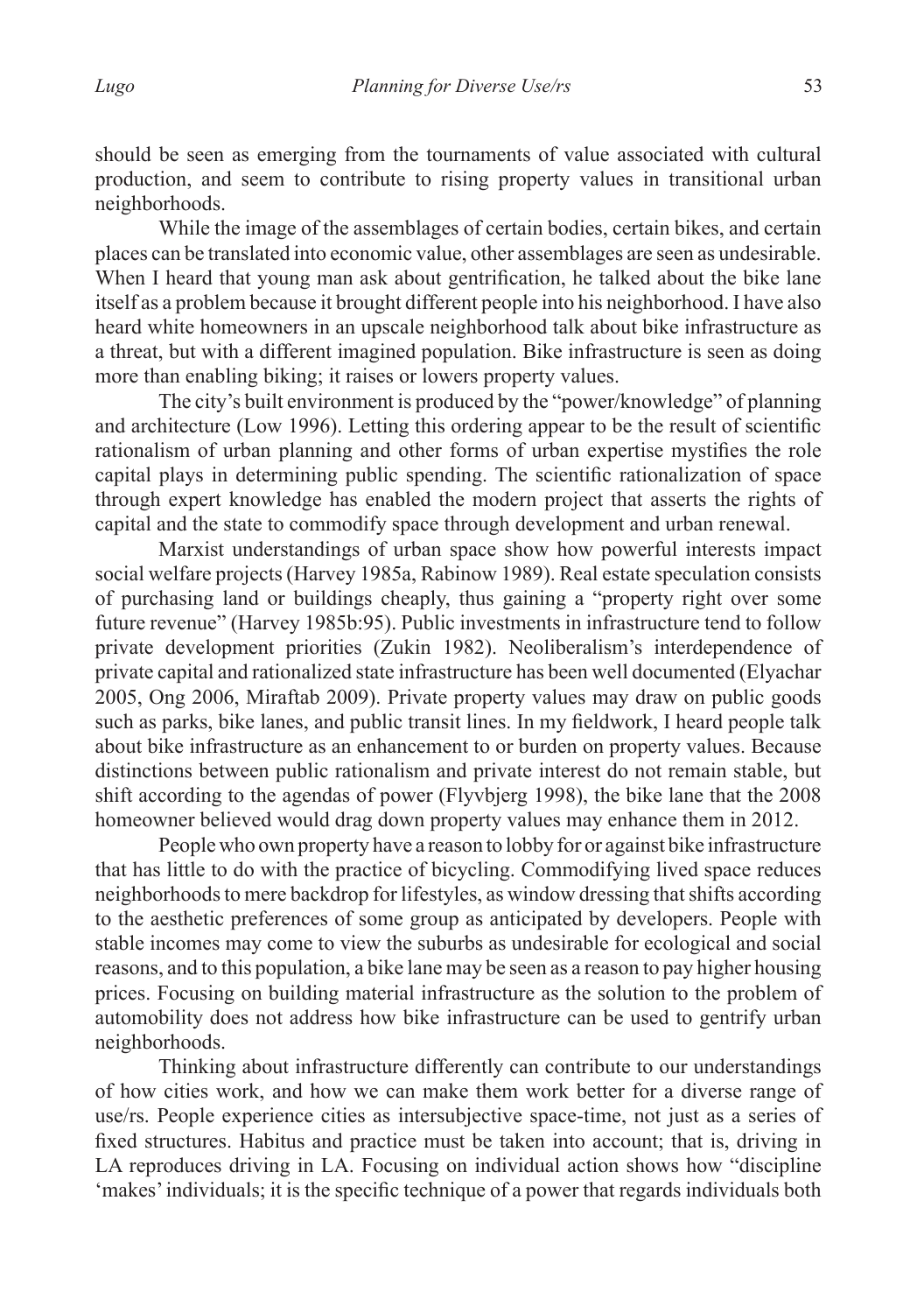as objects and as instruments of its exercise" (Foucault 1977:170). The city happens through individual bodies, so they should be taken into account in a robust definition of infrastructure.

#### **Infrastructure and Intersubjective Space-time**

An approach that uses both production and phenomenology to define infrastructure can challenge the divide between material structures and immaterial practices in the context of urban mobility. For Marx, "a popular conviction often [had] the same energy as a material force or something of the kind" (Gramsci 1999:200). On a city street, where we are constantly at the effect of not only the built environment but also how others are moving through it, the distinction between material and immaterial infrastructures blurs as bodies become barriers. The forces that interpellate our movements into meaningful acts take infrastructural and superstructural form. Our everyday lives get shaped by human infrastructures that have material force, but can be apprehended only through a focus on individual practices.

According to Munn, "an intersubjective space-time is a multidimensional, symbolic order and process—a space-time of self-other relations constituted in terms of and by means of specific types of practice" (Munn 1992:10). In urban mobility, individual trajectories do not happen in a vacuum; they negotiate existing built forms, habitus, and the ongoing movements of others. This phenomenological perspective on urban movement includes bodies, practices, and technologies.

As Sennett argues, "urban spaces take form largely from the ways people experience their own bodies" (Sennett 1994:370). Returning to the idea that bicyclists should be seen as assemblages of body, city, and machine, not only does the bicycling assemblage blend individual with environments and tools, but it also leaves traces on the city that suggest future engagements for other individuals. The fear of injury or death associated with urban cycling (Horton 2007), for example, leads many to believe that bicycling is an irrational choice. The accumulation of so many individual choices to drive instead of choosing a mode of transport that seems more exposed reproduces an environment in which biking seems scary. Pre-existing ideas about what is appropriate in a given situation get expressed through bodily practices, as Ghannam has argued in the case of state-developed housing projects in Cairo (Ghannam 2002). The body is a site of compliance with or resistance to infrastructures, both physical and human. Even the lines between self and infrastructure can shift, as in characterizations of infrastructure that see it as relational (Star 1999, Dourish and Bell 2007).

 All bicycling assemblages engage in "wayfinding," what Passini called the "spatial problem solving" that happens as we travel (Passini 1992:53–54). Like de Certeau, who emphasized the affective differences between walking through a city and passing through in other ways (de Certeau 1991), writers have focused recently on movement as a meaningful act (Ingold 2000, Horton et al. 2007, Thrift 2008). Ingold and Vergunst posit that, "knowledge and footprints are not…opposed as mental to material" because "knowing is doing, doing is carrying out tasks, and carrying out tasks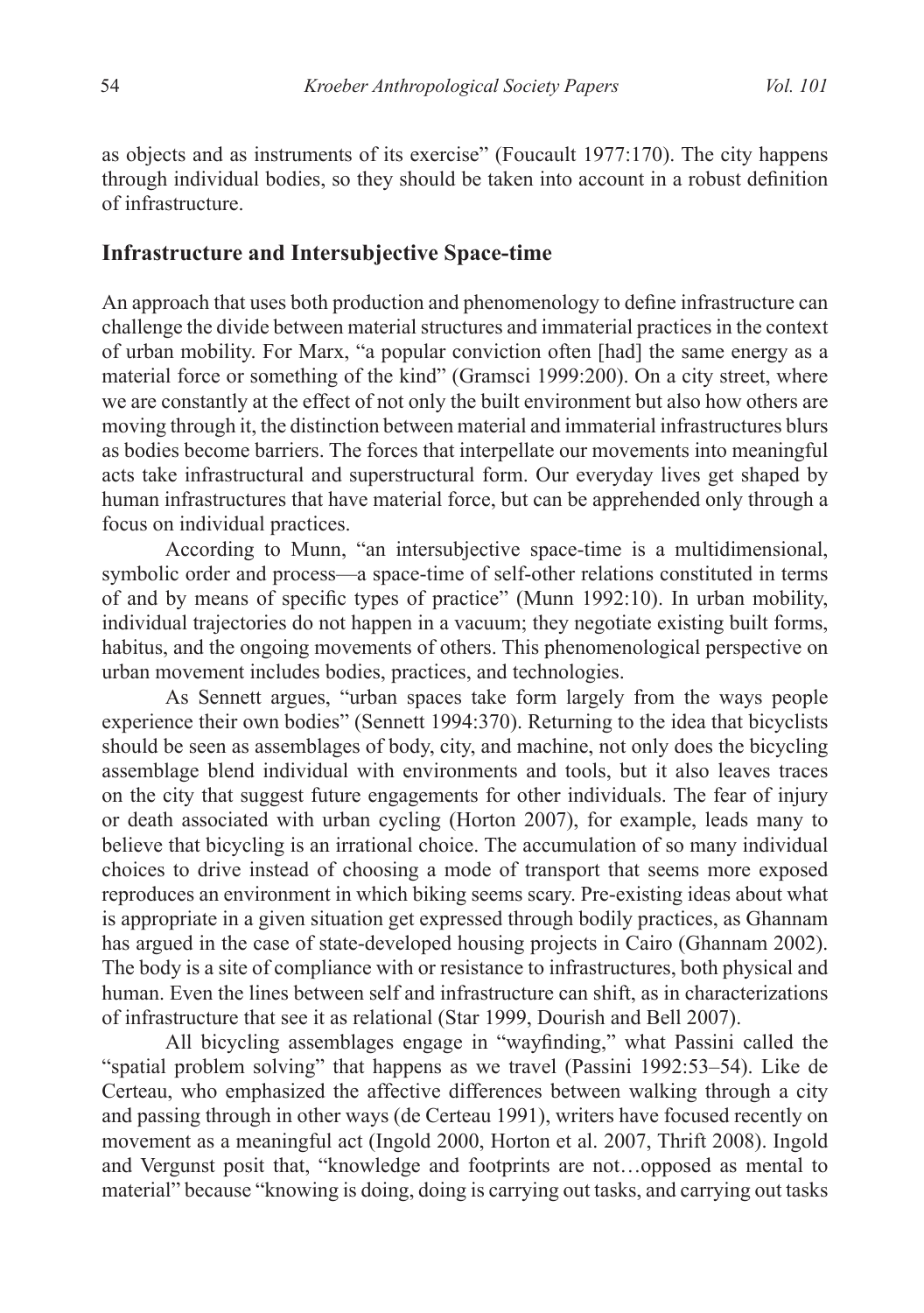is remembering the way they are done" (Ingold and Vergunst 2008:7). Spinney looks to the bicycle as a way of understanding placemaking (Spinney 2007). Bicyclists must pay close attention to the streets around them because traffic conditions are always changing. The assemblages constructed through their praxis impact others, even if they are in motion rather than geographically fixed.

 People do not engage with urban landscapes in an unmediated fashion; people participate in larger and smaller communities of practice through their travel behavior. The immigrant cyclists I worked with during my fieldwork usually rode on sidewalks on commercial streets, while my bike activist interlocutors tended to ride in the street through residential neighborhoods. A Guatemalan day laborer riding a too-small mountain bike on the sidewalk of Sunset Boulevard may never attend the same social events as a white woman riding a road bike in heels in the bike lane. This suggests that bicyclists' perceptions of where it is appropriate to ride are influenced not just by infrastructure, but also by participation in particular communities of practice.

Riding in a bike lane could be seen as using a "technology of practice" (Lave and Wenger 1991:101), and I argue that using any part of a street involves what Lave and Wenger term "legitimate peripheral participation." From this perspective, all visible road users are part of one's community practice, while one also participates more directly in smaller communities based on personal interest. Legitimate peripheral participation affords this because it "provides a framework for bringing together theories of situated activity and theories about the production and reproduction of the social order... in which the production, transformation, and change in the identities of persons, knowledgeable skill in practice, and communities of practice are realized in the lived-in world of engagement in everyday activity" (1991:47). Viewing practice as productive through phenomenological engagement shows that the divisions between different bicycling assemblages emerge from gaps in human infrastructure rather than gaps in street design.

 The space-time of bicycling differs from that of driving, as seen in conflicts between road users. Motorists who honk at bicyclists for occupying road space are communicating that they do not accept a shared space-time with the bicyclists, instead arguing that bicyclists should move out of the way in order to accommodate the motorist's ability to travel faster. Despite their shared experience of harassment, empowered bicyclists may fail to recognize other bicycling assemblages as part of a shared community of practice. Bike campaigns to "share the road" and to develop bike lanes, bike paths, and other forms of infrastructure attempt to resolve the politics of mobility by restructuring how people using different transport modes interact, but often ignore the diverse range of users currently riding bikes.

Analyzing the politics of mobility in the context of intersubjective space-time shows that both phenomenology and production help explain infrastructure. Proponents of bike infrastructure expect it to equalize time and space among modes of transport that operate on different vectors, without considering the way their own actions support or ignore bicycling's social worlds. Because human infrastructure is relational, it can build networks across the community-defined lines that physical infrastructure might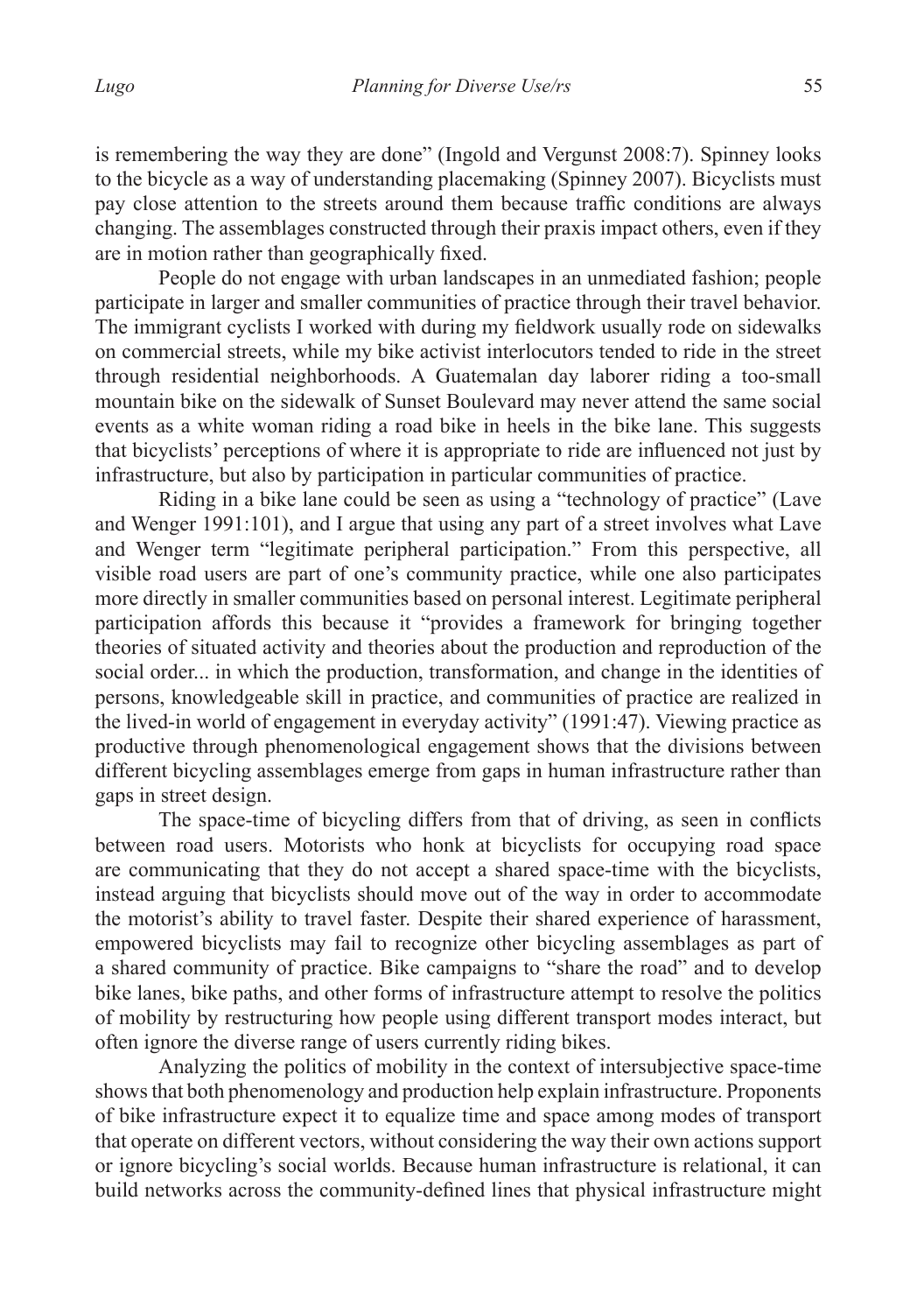reproduce. Examples of human infrastructure in bicycling include group rides that create temporary spaces where bicycling becomes normal, online communities where riders share knowledge, shared understandings of road use, and bike repair cooperatives. Instead of requiring official sanction, human infrastructure grows through communitybased projects. This gives it the flexibility to adapt according to use/rs in flux.

## **City as Laboratory, Bicycling as Flânerie**

What methods for urban ethnography can incorporate participant-observation in this ongoing becoming of human infrastructure? I needed to find a method that suited conducting participant-observation with different communities who engaged in the same practice, while not imagining themselves to be a unitary community of practice. Passing between different groups of bicyclists made me into a kind of human infrastructure. Using the city as my laboratory, I worked with LACBC to develop two projects that bring together diverse cycling assemblages, while also formulating a method that explained these projects in theoretical terms.

I found a common ground between community-based participatory research, which takes a community's needs as its starting point for inquiry, and flânerie, which revels in urban creativity. In addition to observing how people used city streets, I worked to create spaces where they could reflect on these uses. The agency of urban dwellers to transform their surroundings shows how malleable the city is, and phenomenological engagement that uses the city as a laboratory can document and encourage this. In short, I tried to develop a method that made my interlocutors into participant-observers.

My reading of the *flâneur* or *flâneuse* (privileged urban observer) comes from the work of Walter Benjamin, who criticized and embraced the nineteenth century concept. Writers such as Charles Baudelaire and Thomas de Quincey chronicled the emotional experience of rambling through their cities just as these cities came to be seen as manipulable on a grand scale through the new expertise of urban planning. In 1821, de Quincey noted that the street where he once bade farewell to his beloved no longer existed by the time he wrote about it (de Quincey 1995). Writing in 1863, Baudelaire grappled with the transformation of Paris through Georges Haussmann's all-encompassing urban plan that forever changed the look of that city (Baudelaire 1970).

 Benjamin critiqued the flâneur for not understanding his relation to the market, even calling him a spy for capitalists (Benjamin 1999). Benjamin did recognize, however, the flâneur's ability to embody the city as a passionate participant-observer. The flâneuse lives in a body, as do her subjects. In *Mrs. Dalloway* (1925), Virginia Woolf describes the thrill that a young woman feels wandering around amidst crowds of purposeful people on a blustery day. She feels exhilarated, unbound from time and space by wandering freely in a neighborhood of which her mother disapproves (Woolf 1996). On a bicycle, one similarly experiences the openness of the city, which can feel liberating. At the same time, the freedom to explore urban space, and the time to drift, should be recognized as privileges of ethnographic research. Wayfinding on a bicycle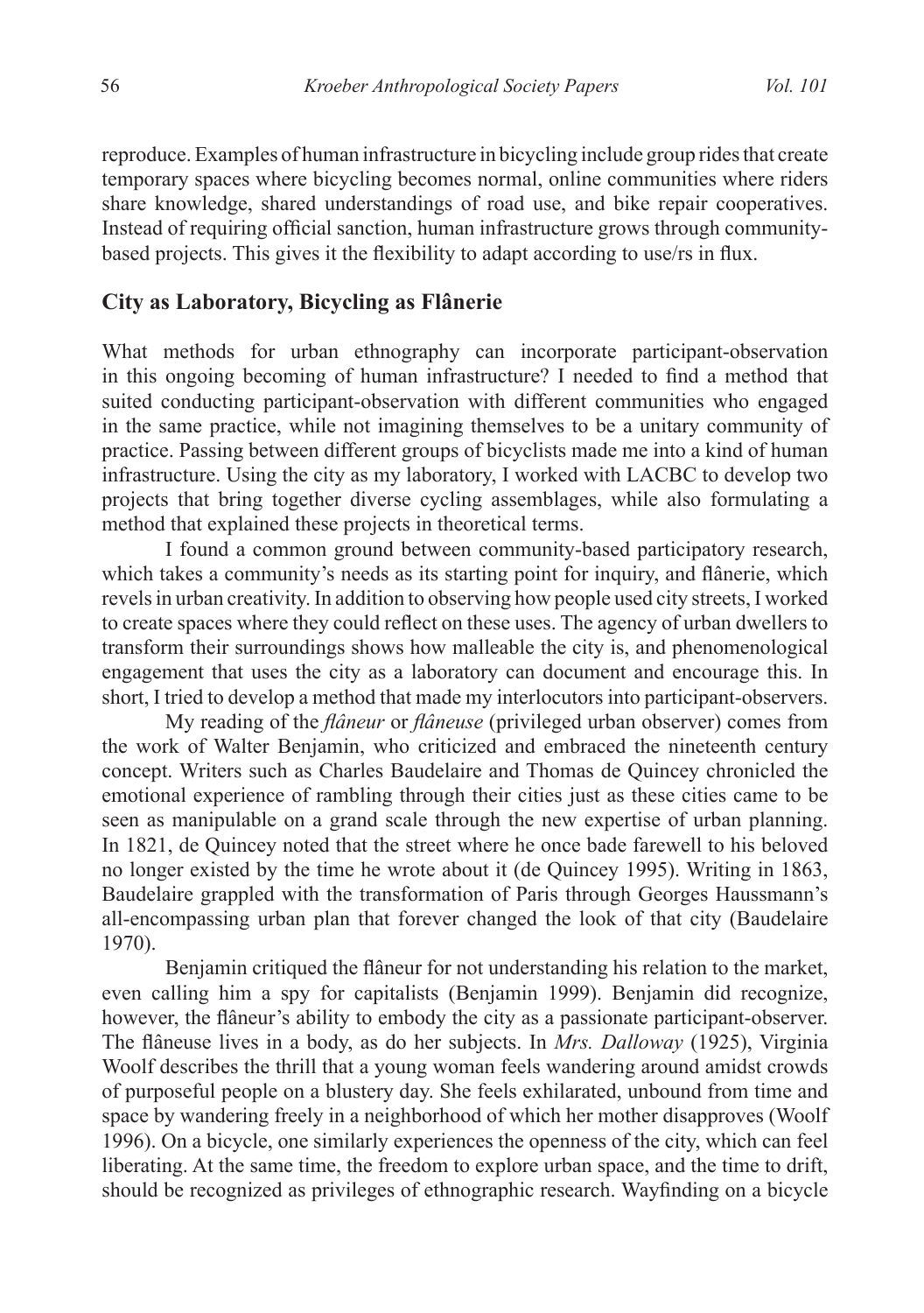can feel urgent, while the flâneur does not experience the stress of traffic. If I wanted to observe my bicycling interlocutors engaging in flânerie, I needed to find a way to free them from traffic.

In the 1950s, the Situationist International artist collective in Paris again embraced the concept of flânerie with explicitly political ends. They wished to expose the capitalist spectacle sanitizing cities in the name of modernity by illustrating their passage through parts of the city considered ready for redevelopment (Sadler 1998). The situationists' flânerie recalled de Quincey, who rejected what he saw as the cruelty of polite society.

The situationists resisted the modern project of urban revitalization, statesanctioned demolition of urban neighborhoods, by documenting the *quartiers* they saw vanishing. They took long walks, called psychogeographic drifts, sending people, usually men, into unfamiliar parts of the city, where they made mental notes, and later created experimental maps and other representations of those places. The situationists turned to the drift because, according to Sadler, "one only appreciated the desperate need to take action over the city once one had seen through the veil of refinement draped over it by planning and capital… [in drifting] one discovered the authentic life of the city teeming underneath" (Sadler 1998:15).

 The privileged drifting of flânerie shows the role of place in social life. Like their contemporary Henri Lefebvre, the situationists worked to illustrate the ways in which space gets produced through everyday life (Lefebvre 1991). They proposed interventions in public space, called "happenings," that would create experimental spaces where people could re-imagine the city. To me, an ethnographer of urban phenomenology, this type of event sounded like it could take the metaphor of city as laboratory further. In 2008, I encountered an event that seemed to bring together the openness of the happening with the politics of mobility. The *ciclovía* (bikeway) has been opening streets to bicyclists and pedestrians in Bogotá, Colombia since 1974. They now close around 75 miles of streets to motorized traffic every Sunday. When I visited Bogotá and spoke with Jaime Ortíz Mariño, the founder of the event, he credited the ciclovía with making public space more inviting and welcoming. LA could benefit from a ciclovía, we agreed.

Using the bicycle to conduct ethnography made sense in light of its utility as a tool for urban observation, and it was in keeping with a phenomenological project to engage with interlocutors in practice. Flânerie gave me a method and a metaphor for marginalized urban cycling, and taking a practice associated with male elites and ascribing it to marginal groups further exemplified the political position I chose for my project. Like ethnography and flânerie, the practice of bicycling complicates the division between leisure and labor.

# **Ethnographic Happenings**

At the same time that I formulated this method theoretically, I worked on two experiments in ethnographic flânerie while also living in central LA at the Los Angeles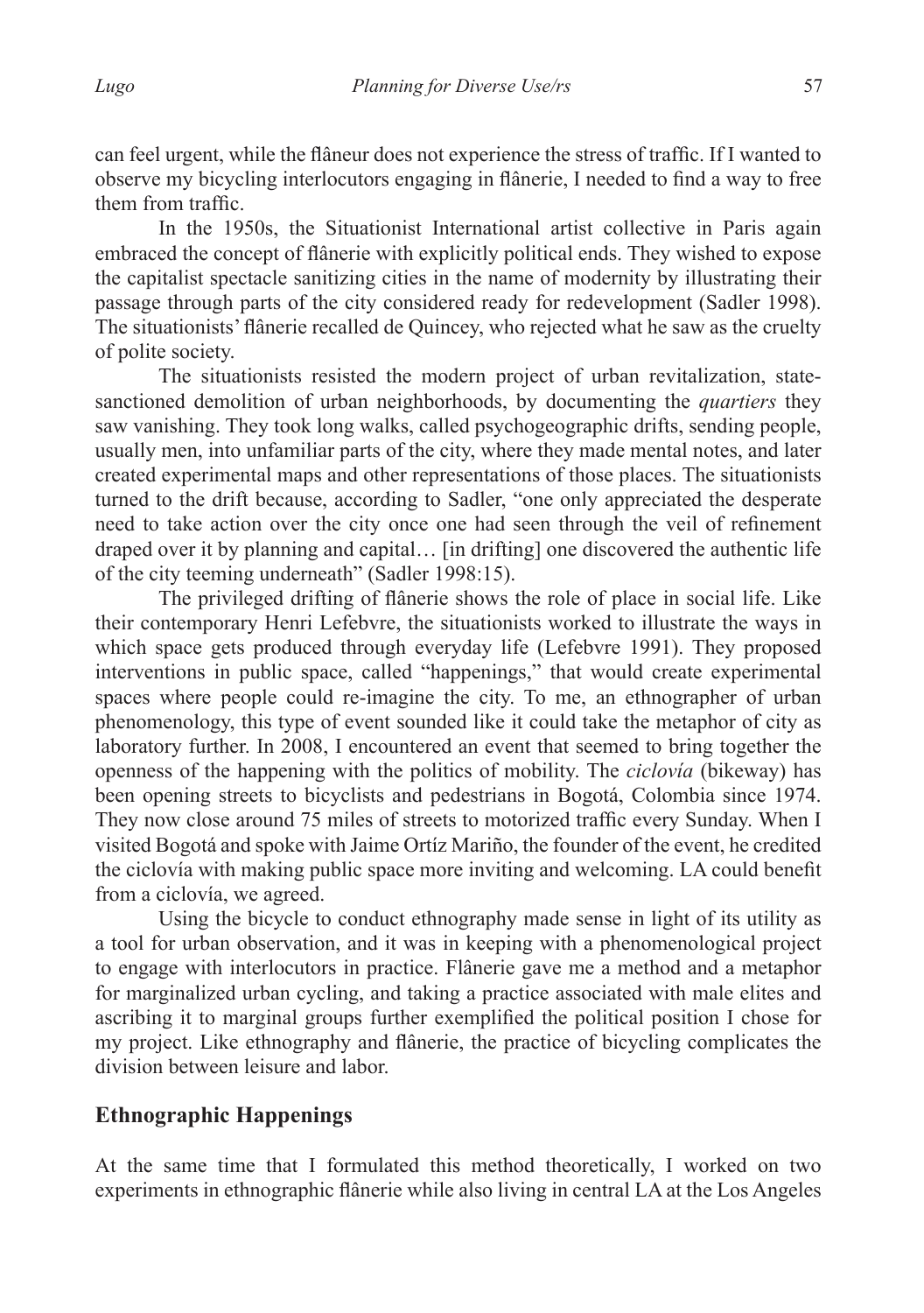Eco-Village, a historic center of the local bike movement. These projects connect bicycling assemblages who may not imagine themselves to be part of the same community of practice. I collaborated on these experiments as a secretary and as an organizer, in addition to recording my own ethnographic observations.

In October 2008, I started collaborating with Allison Mannos, then an intern at LACBC, on a campaign to connect the low-income, Spanish-speaking cyclists we saw riding on sidewalks with the bike movement through LACBC. For me, it was a cultural experiment: could bicyclists riding for different reasons come together around their shared practice? By designing a volunteer-based outreach campaign, we would be sending out visible cyclists to talk to invisible cyclists. For Allison, it was a means to include an overlooked population in urban planning for bicycling. By reaching out to invisible cyclists, LACBC could better represent their needs to city officials and planners.

Allison chose the name "City of Lights/Ciudad de Luces." We started with a donation of 100 bike lights from accessories company Planet Bike, LA Department of Transportation (LADOT) pamphlets about cyclists' rights to the road, and a small card in Spanish explaining LACBC's mission. With the help of bilingual community organizer Andy Rodriguez, we started handing out these bundles to cyclists we saw riding without lights near transit stations. We recruited volunteers through LACBC to distribute our first batch of lights, but we quickly realized that we had little hope of forging lasting links with the men we interacted with in passing. Many immigrant cyclists received services from organizations focused on supporting workers and the Latino community, but these organizations had no ties to bike groups. If we used a preexisting organization as a distribution point, we could benefit from their networks and they could offer a new service.

In April 2009, Allison and I met with staff at a day laborer center run by the Central American Resource Center (CARECEN), an immigrants' rights organization. They invited us to use their worker center near MacArthur Park in Central Los Angeles as a staging ground for light distribution, safety workshops, and general bike education and community building activities. We started spending a few hours there every Friday, installing bike lights and chatting with day laborer cyclists.

There I learned why so many of these cyclists chose to ride on sidewalks rather than in traffic. For some, the sidewalks of LA represented a vast improvement over biking on streets with no sidewalks at all. One man told me that biking here was much better than biking in Guatemala City. Other people wished to avoid attracting attention from police, who sometimes wrote tickets to certain cyclists for not wearing helmets, even though LA does not have a mandatory helmet law for adults. In some cases, we could see why they avoided riding in traffic as soon as we looked at their bikes. One person had been riding without his seatpost locked into place, others rode on tires without tubes inside them, and many had bikes that did not fit them comfortably. Riding slowly on sidewalks made commuting on these broken machines possible.

To address the repair needs of our program participants and continuing to make connections between different types of organizations, we invited the Bicycle Kitchen,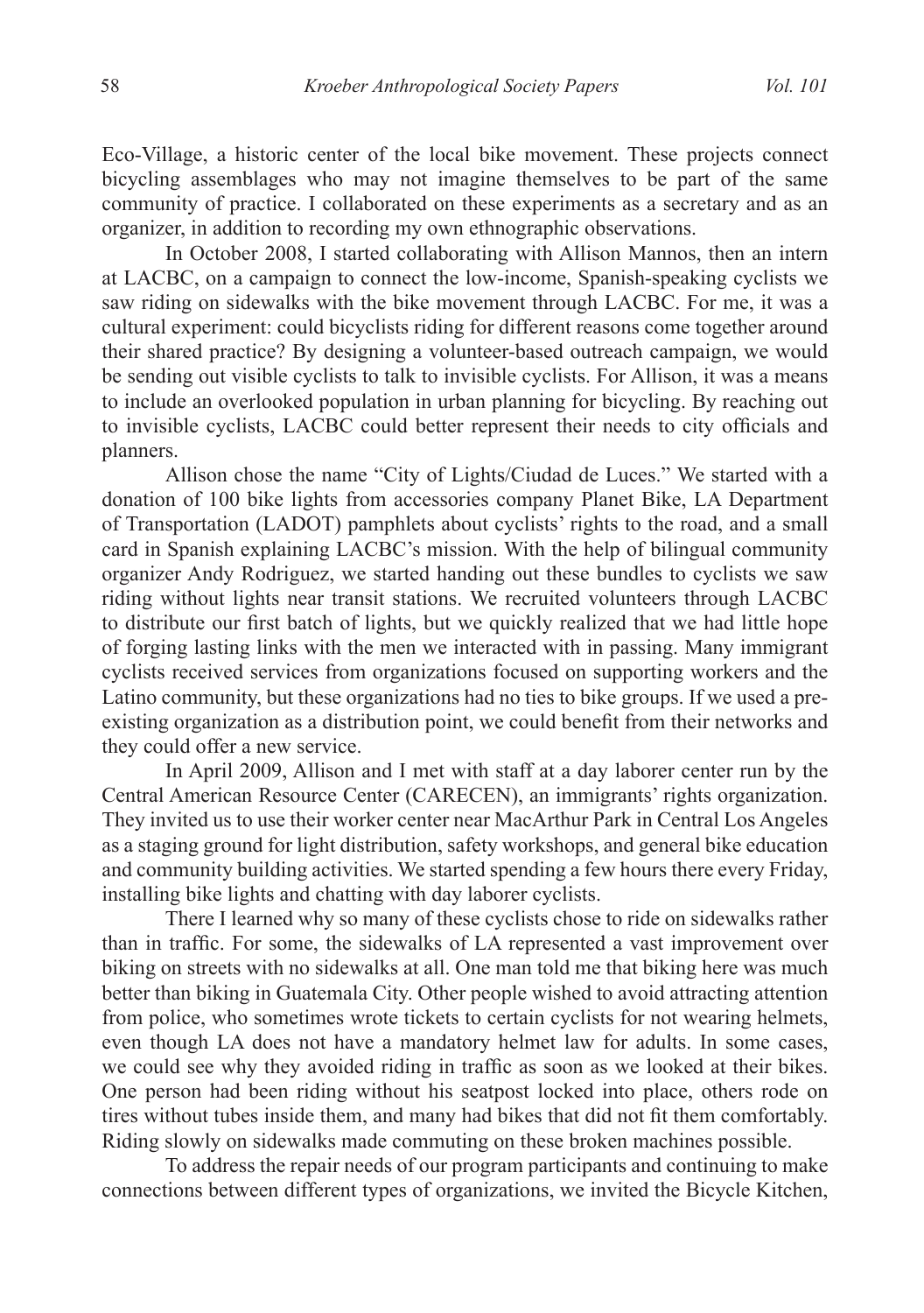a bike repair cooperative in East Hollywood, to hold bicycle maintenance workshops at CARECEN. In September 2009, the Bicycle Kitchen, City of Lights, and the Instituto de Educación Popular del Sur de California (IDEPSCA) started BiciDigna, a bike repair cooperative at IDEPSCA's Downtown Community Job Center.

City of Lights has used a non-hierarchical organizational model to incorporate participants into decision-making processes within the program. This made it possible for not only Allison and I to achieve our goals, but kept the campaign open to meet the needs of participants by opening a bike repair center. Participants have been included in urban planning trainings where they brainstormed about needed bike infrastructure in the MacArthur Park neighborhood, and, as the Urban Strategy Director at LACBC, Allison has been instrumental in fusing their concerns with LACBC's policy recommendations. I got to witness the development of a bike community that reflects the diversity of people riding in LA; at BiciDigna, Chicanas who ride road bikes, Guatemaltecos (Guatemalans) who ride mountain bikes, and white guys who ride "fixies" (fixed gear bicycles) all work alongside each other.

While developing City of Lights, I also came together with a group of community members to strategize making a ciclovía happen in LA. Our "ciclovía committee" initially included a prominent environmental activist, a traffic engineer, a graphic designer, and other people excited about ciclovías. We started meeting on a monthly basis in October 2008. I took minutes at meetings and attended public events such as neighborhood council meetings to promote the event. We chose the name "CicLAvia" after much deliberation. It references the origin of the event, while contextualizing it for LA. Additionally, using a Spanish word highlighted LA's Latina/o communities.

The committee was dedicated to including a range of bicycling assemblages in the event by closing streets in multiethnic central LA, rather than starting in a more politically friendly but wealthy area such as Santa Monica. Along the same lines, we hoped to get the city on board to make our event "official" because that would make a bigger statement than just another environmental event. We secured Mayor Antonio Villaraigosa's tentative support in fall 2009, and in January 2010 we started meeting with city staff to manage the logistics of our first event.

Because the mayor had recognized the political value of supporting a sustainable transportation event like ours, the meetings gave us an unusual position of power. Instead of finding the political nature of urban planning to be a roadblock to our project, we were able to use it to our advantage. Automobility's hold on urban planning in LA came across in these meetings in many ways. While a few individuals supported the spirit of the event, city staff often referred to the event as a bike race, and cut down our proposed route from fifteen miles to less than eight. What we had in mind, temporarily creating a bike friendly space in central LA, simply did not make any sense to them.

In one meeting, a supervisor from LADOT told us that, "the streets were made for parking and travel. They weren't made for an event." In that instance, two CicLAvia committee members immediately refuted the staffperson's claim, arguing that streets are a multi-use public space. Later the same individual rejected a section of the proposed route that would divert motorists from a surface street onto a highway,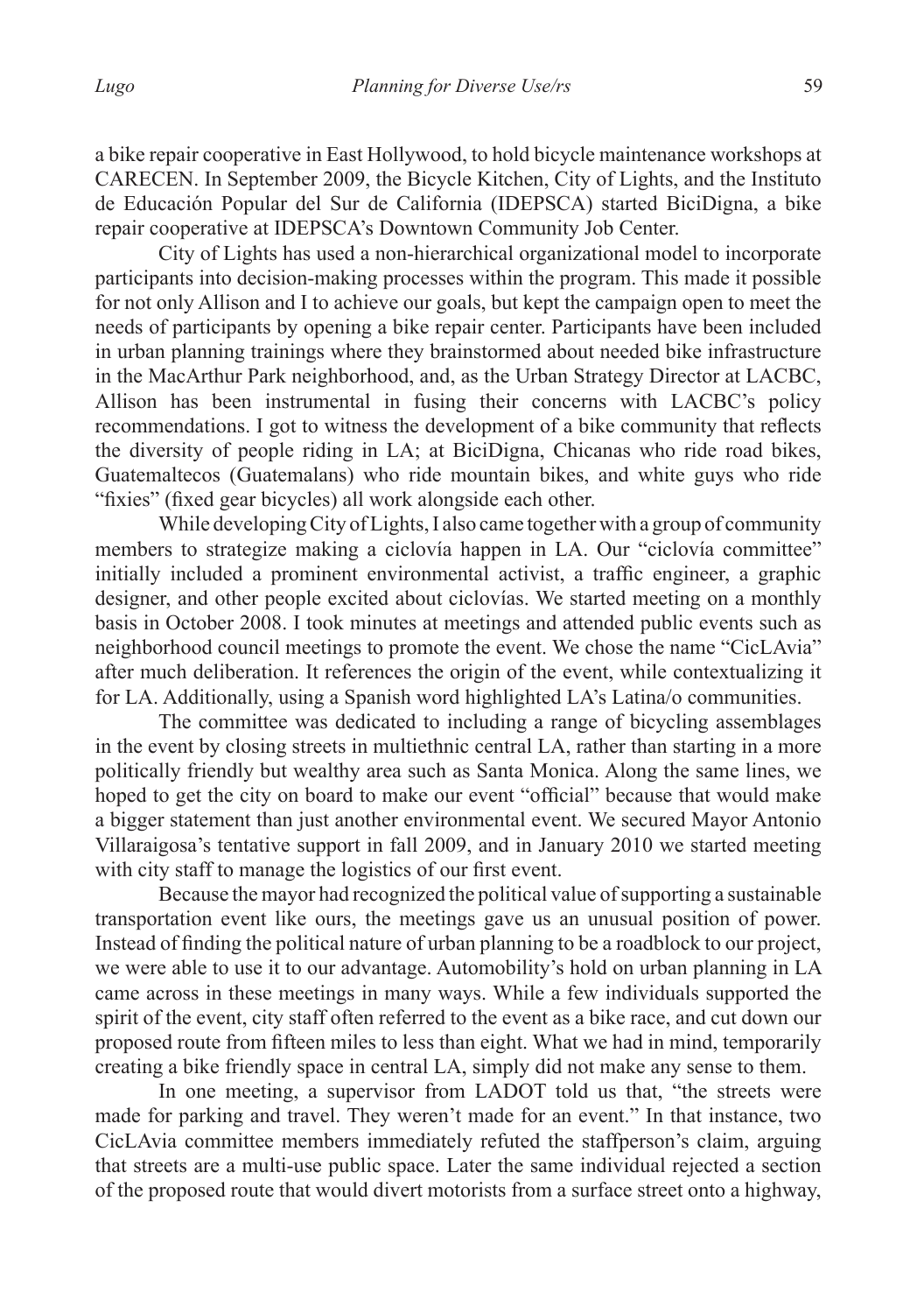informing us that, "we don't force people to get on the freeways. Some people don't feel comfortable driving on the freeway." The message, that LADOT preferred to accommodate fearful motorists rather than improving conditions for bicyclists and pedestrians, further proved the need for an event that gave people the opportunity to feel comfortable outside of their cars on city streets.

CicLAvia closed seven and a half miles of streets in Los Angeles from 11:00 a.m. until 3:00 p.m. on Sunday, October 10, 2010 (10-10-10). An estimated 30–40,000 people rode bikes or walked along the route, which passed from historically Latino Boyle Heights in East LA through Little Tokyo and Downtown LA, into Central American MacArthur Park and Koreatown, ending at East Hollywood's Bicycle District, a hub for the cycling community in central Los Angeles.

The planning committee made sure that we sent people along streets commonly used by transport cyclists and adjacent to public transportation lines because we viewed the event as a sort of open house for bike commuting. We hoped to introduce novice cyclists to the idea of transport cycling by giving them an opportunity to walk and ride through the urban grid without feeling menaced by motorized traffic, and to show people who used bikes recreationally how quickly they could pass through town. From my perspective, we gave people an opportunity to experience urban cycling as privileged flâneurs, rather than as marginalized bodies out of place.

When the committee got together to debrief a few days after the event, they shared that many participants in 10-10-10 commented that they would not normally have traveled through the neighborhoods on the route, while others who habitually rode that route commented on the liberating experience of passing through familiar territory but without the familiar terror of inattentive motorists. City staff complimented the event. People expressed a lot of awe at the city, marveling at the surprisingly short distances between neighborhoods, and praising the vistas they had never noticed from inside their cars. Many, many people had smiles on their faces. It showed itself to be a great opportunity to build relationship between residents, visitors, and the city. Many participants posted videos on YouTube showing their enjoyment of the day.

The next CicLAvia in April 2011 attracted double the participants, and the route for the next event on October 9 has been expanded to accommodate the crowds and to incorporate historically Chinese- and African American neighborhoods. Now the board of directors of a fledgling nonprofit organization, the planning committee continues to focus on attracting participation from low-income communities along the route, emphasizing that it is an event for everyone.

### **Conclusion**

Central Los Angeles has little physical bike infrastructure, but activists have made inroads by breaking down the barriers between bicycling assemblages so that the bike lanes going in now benefit the most vulnerable cyclists. Physical infrastructure has started to follow from human infrastructure. Whether this safeguards the affordability of LA's central neighborhoods remains to be seen.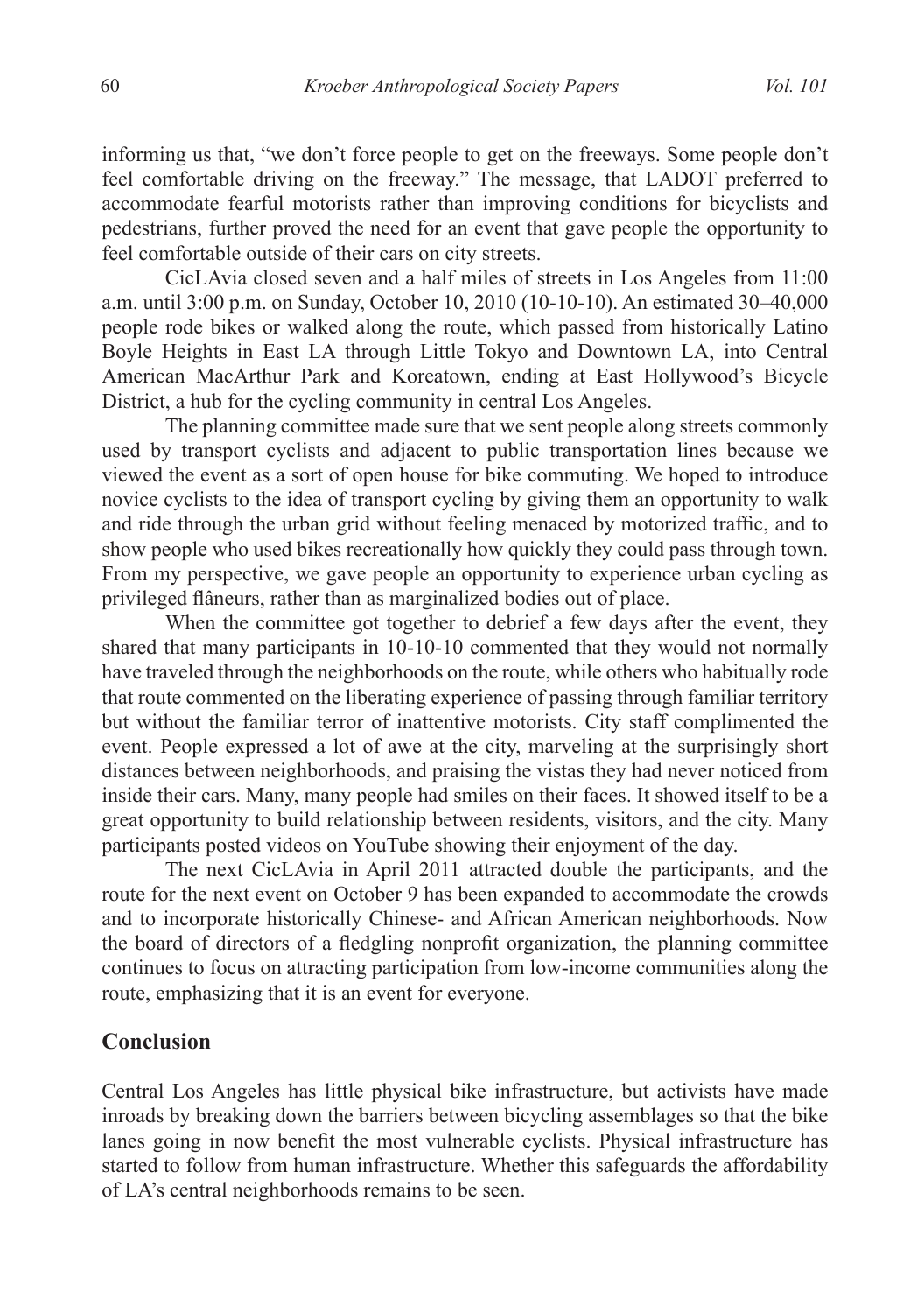Recently, I visited LA for a press conference celebrating the opening of a bike lane on Seventh Street, a backbone of CicLAvia's route. LACBC had launched a campaign to get LADOT to prioritize striping bike lanes on streets in low-income neighborhoods, focusing on multicultural Seventh Street, which parallels Wilshire Boulevard and has been used widely by cyclists as an informal bike route. As stated on their website, "Seventh Street is an essential place to have bike lanes because it's in an area where many residents cannot afford cars and rely on public transportation, walking, or bicycling to get to work or downtown." A promotional video showed bicyclists speaking in English, Spanish, and Korean, languages commonly heard along the street. In addition to Seventh Street, lanes are being installed on First Street in Boyle Heights and along Martin Luther King Boulevard in Leimert Park, a historically African American neighborhood with a growing Latina/o population. Invisible cyclists now fit into the scope of LA's bike planning.

 Creating a space for flânerie through CicLAvia encourages the development of human infrastructure for bicycling because it puts different assemblages together in the same time-space without requiring a physical transformation of the built environment. While CicLAvia may seem like a recreational cycling event, the new bike lane on Seventh Street shows the culmination of this experiment in a permanent statement that all bicyclists have a right to ride in traffic in LA every day.

Approaches to making cities more bike-friendly that focus on physical bike infrastructure overlook the contribution that users make to their landscapes. Creative uses of urban space such as happenings take advantage of its inherent flexibility, and produce possible worlds despite existing infrastructural obstacles. Using an ethnographic approach allowed me to spend time talking and biking with people, listening to their individual stories, and observing how they rode. It helped me grasp the diversity of bicycling that already exists in Los Angeles, instead of only envisioning a bike friendly future à la Copenhagen or Amsterdam.

My embodied, politically positioned methods allowed me to consider all bicyclists as legitimate participants in a community of practice. This helped me to identify human infrastructure as something that could bridge gaps between seemingly disparate groups. When physical infrastructure goes into place without the support of the community, it can sometimes make bicycling a divisive issue, as has happened occasionally in LA, New York City, and elsewhere. As cyclists, we all risk invisibility on car-dominated streets. Addressing gaps in the networks within the population of existing cyclists will make future urban planning efforts better suited to a diverse community of use/rs.

#### **REFERENCES**

Baudelaire, Charles

1970 The Painter of Modern Life and Other Essays. Jonathan Mayne, trans. New York: Phaidon.

Benjamin, Walter

61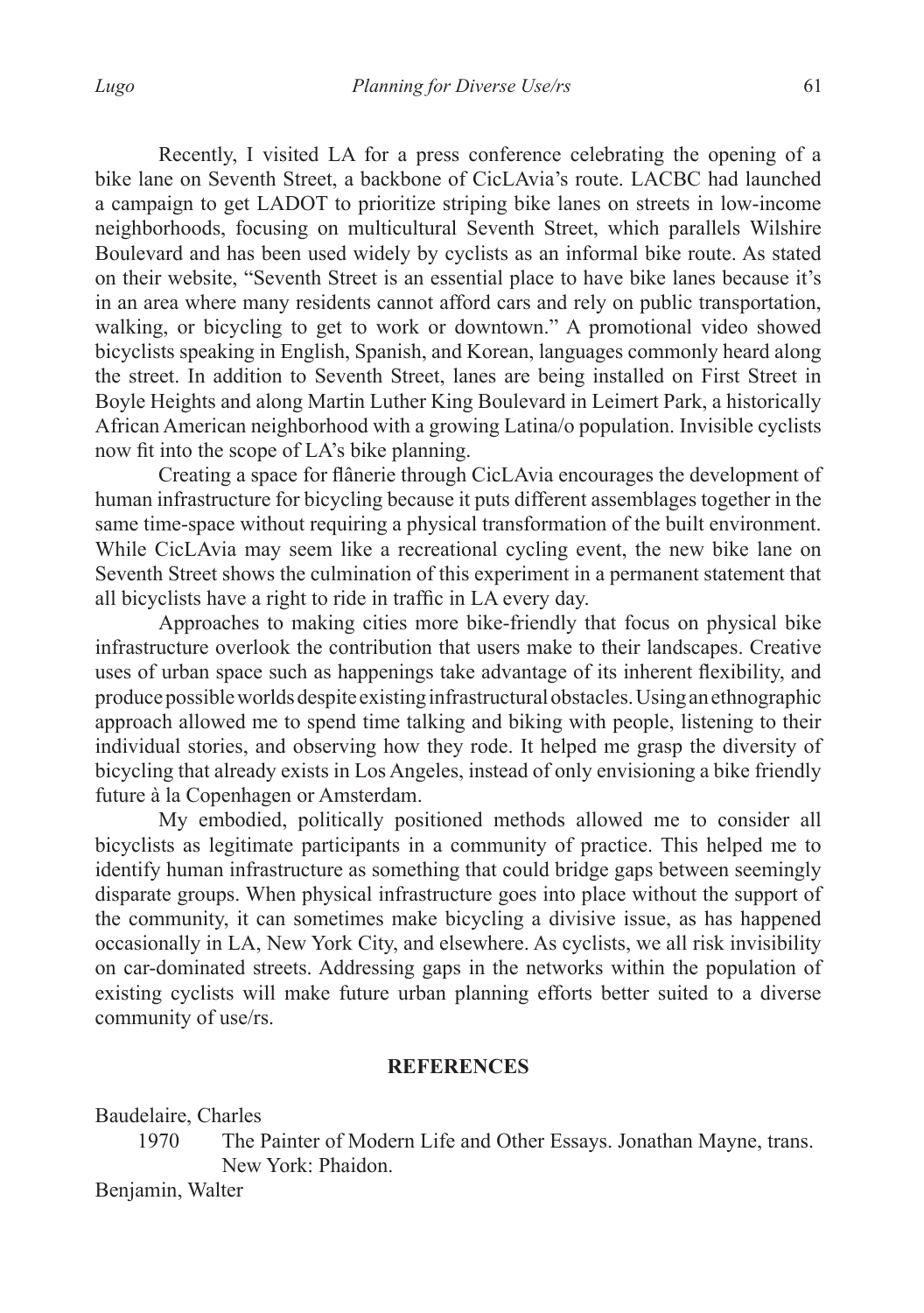| 1999                                           | The Arcades Project. Rolf Tiedemann, ed. Howard Eiland and Kevin<br>McLaughlin, trans. Cambridge, MA: Belknap Press.                                                                              |  |
|------------------------------------------------|---------------------------------------------------------------------------------------------------------------------------------------------------------------------------------------------------|--|
| Bourdieu, Pierre                               |                                                                                                                                                                                                   |  |
| 1977                                           | Outline of a Theory of Practice. Richard Nice, trans. Cambridge:<br>Cambridge University Press.                                                                                                   |  |
| Bourgois, Philippe                             |                                                                                                                                                                                                   |  |
| 1995                                           | In Search of Respect: Selling Crack in El Barrio. New York:<br>Cambridge University Press.                                                                                                        |  |
| Bullard, Robert D., and Glenn S. Johnson, eds. |                                                                                                                                                                                                   |  |
| 1997                                           | Just Transportation: Dismantling Race and Class Barriers to Mobility.<br>Stony Creek, CT: New Society Publishers.                                                                                 |  |
| Carlsson, Chris, ed.                           |                                                                                                                                                                                                   |  |
| 2002                                           | Critical Mass: Bicycling's Defiant Celebration. Oakland, CA: AK Press.                                                                                                                            |  |
| Castells, Manuel                               |                                                                                                                                                                                                   |  |
| 1977                                           | The Urban Question: A Marxist Approach. Alan Sheridan, trans.<br>Cambridge, MA: The MIT Press.                                                                                                    |  |
| Cresswell, Tim                                 |                                                                                                                                                                                                   |  |
| 1996                                           | In Place/Out of Place: Geography, Ideology, and Transgression.                                                                                                                                    |  |
|                                                | Minneapolis: University of Minnesota Press.                                                                                                                                                       |  |
| 2006                                           | On the Move: Mobility in the Modern Western World. New York:                                                                                                                                      |  |
|                                                | Routledge.                                                                                                                                                                                        |  |
| deCerteau, Michel                              |                                                                                                                                                                                                   |  |
| 1984                                           | The Practice of Everyday Life. Steven Rendall, trans. Berkeley:<br>University of California Press.                                                                                                |  |
| deQuincey, Thomas                              |                                                                                                                                                                                                   |  |
|                                                | 1995[1821] Confessions of an English Opium-Eater. New York: Dover<br>Publications.                                                                                                                |  |
|                                                | Dourish, Paul, and Genevieve Bell                                                                                                                                                                 |  |
| 2007                                           | The Infrastructure of Experience and the Experience of Infrastructure:<br>Meaning and Structure in Everyday Encounters with Space. Environment<br>and Planning B: Planning and Design 34:414-430. |  |
| Elyachar, Julia                                |                                                                                                                                                                                                   |  |
| 2005                                           | Markets of Dispossession. Durham, NC: Duke University Press.                                                                                                                                      |  |
| 2005                                           | Featherstone, Mike, Nigel Thrift, and John Urry, eds.<br>Automobilities. London: Sage.                                                                                                            |  |
| Flyvbjerg, Bent                                |                                                                                                                                                                                                   |  |
| 1998                                           | Rationality and Power: Democracy in Practice. Steven Sampson,<br>trans. Chicago: University of Chicago Press.                                                                                     |  |
| Foucault, Michel                               |                                                                                                                                                                                                   |  |
| 1977                                           | Discipline and Punish. Alan Sheridan, trans. New York: Vintage Books.                                                                                                                             |  |
| Furness, Zack                                  |                                                                                                                                                                                                   |  |
| 2010                                           | One Less Car: Bicycling and the Politics of Automobility.<br>Philadelphia: Temple University Press.                                                                                               |  |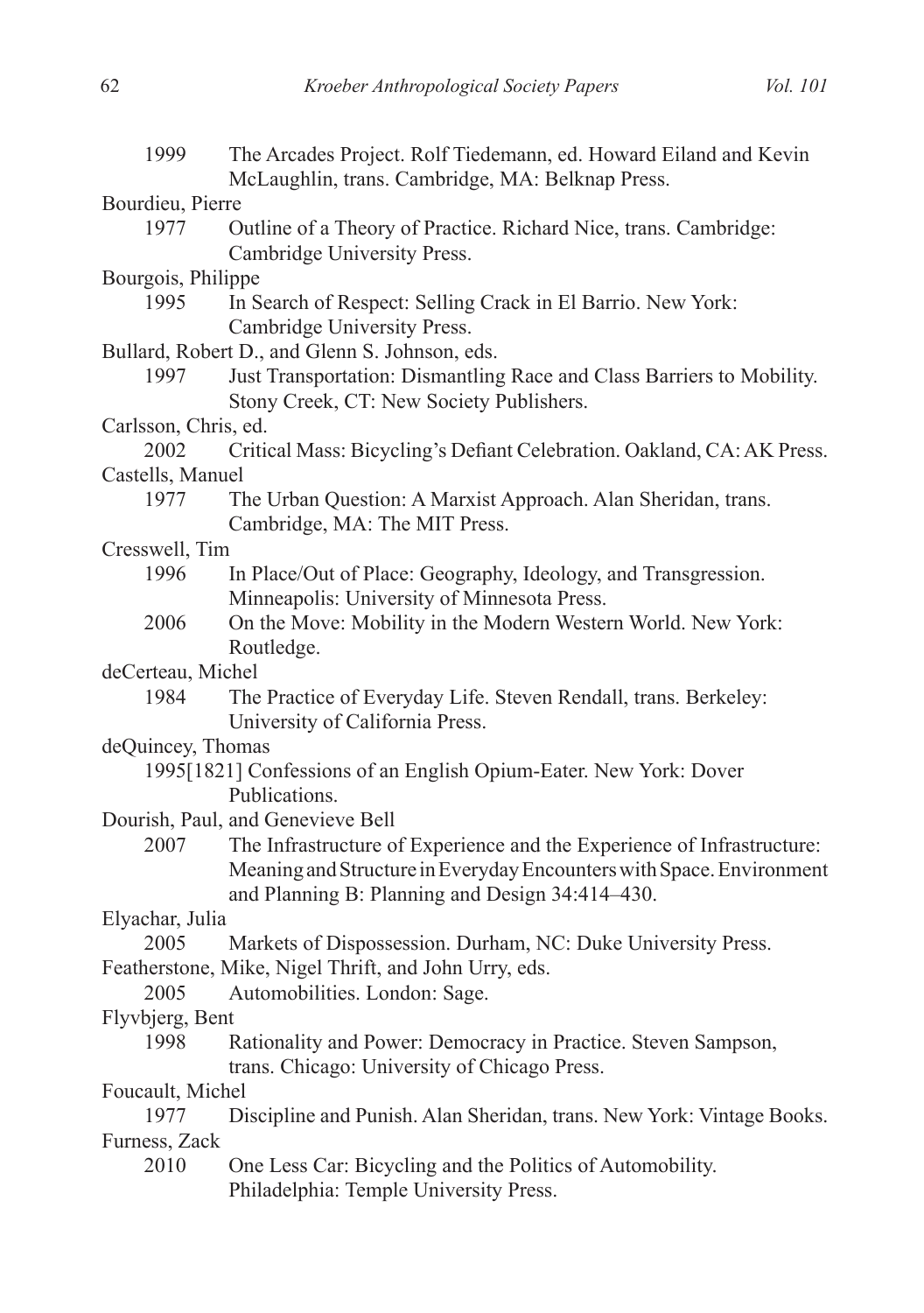| Ghannam, Farha                         |                                                                                                                                                            |  |
|----------------------------------------|------------------------------------------------------------------------------------------------------------------------------------------------------------|--|
| 2002                                   | Remaking the Modern: Space, Relocation, and the Politics of Identity                                                                                       |  |
|                                        | in a Global Cairo. Los Angeles: University of California Press.                                                                                            |  |
|                                        | Graham, Stephen, and Simon Marvin                                                                                                                          |  |
| 2001                                   | Splintering Urbanism: Networked Infrastructures, Technological<br>Mobilities and the Urban Condition. New York: Routledge.                                 |  |
| Gramsci, Antonio                       |                                                                                                                                                            |  |
| 1999                                   | Selected Writings 1916–1935. David Forgacs, ed. London: Lawrence<br>and Wishart.                                                                           |  |
| Harvey, David                          |                                                                                                                                                            |  |
| 1985a                                  | Consciousness and the Urban Experience: Studies in the History and<br>Theory of Capitalist Urbanization. Baltimore: The Johns Hopkins<br>University Press. |  |
| 1985b                                  | The Urbanization of Capital: Studies in the History and Theory of<br>Capitalist Urbanization. Baltimore: The Johns Hopkins University<br>Press.            |  |
| Holston, James                         |                                                                                                                                                            |  |
| 1989                                   | The Modernist City: An Anthropological Critique of Brasilia.<br>Chicago: University of Chicago Press.                                                      |  |
| Horton, David.                         |                                                                                                                                                            |  |
| 2007                                   | Fear of Cycling. In Cycling and Society. David Horton, Paul Rosen,<br>and Peter Cox, eds. Burlington, VT: Ashgate Publishing Company.                      |  |
| Hurst, Robert                          |                                                                                                                                                            |  |
| 2009                                   | The Cyclist's Manifesto: The Case for Riding on Two Wheels Instead<br>of Four. Guilford, CT: The Globe Pequot Press.                                       |  |
| Ingold, Tim                            |                                                                                                                                                            |  |
| 2000.                                  | The Perception of the Environment: Essays on Livelihood, Dwelling<br>and Skill. New York: Routledge.                                                       |  |
| Ingold, Tim, and Jo Lee Vergunst, eds. |                                                                                                                                                            |  |
| 2008                                   | Ways of Walking: Ethnography and Practice on Foot. Burlington, VT:<br>Ashgate Publishing Company.                                                          |  |
| Jacobs, Jane                           |                                                                                                                                                            |  |
| 1961                                   | The Death and Life of Great American Cities. New York: Vintage<br>Books.                                                                                   |  |
| Jain, Sarah S.                         |                                                                                                                                                            |  |
| 2006a                                  | Injury: The Politics of Product Design and Safety Law in the United<br>States. Princeton, NJ: Princeton University Press.                                  |  |
| 2006b                                  | Urban Violence: Luxury in Made Space. In Mobile Technologies of the<br>City. Mimi Sheller and John Urry, eds. New York: Routledge.                         |  |
| Koeppel, Dan                           |                                                                                                                                                            |  |
| 2005                                   | Invisible Riders. Bicycling, December.                                                                                                                     |  |
| Lave, Jean, and Etienne Wenger         |                                                                                                                                                            |  |
| 1991                                   | Situated Learning: Legitimate Peripheral Participation. New York:                                                                                          |  |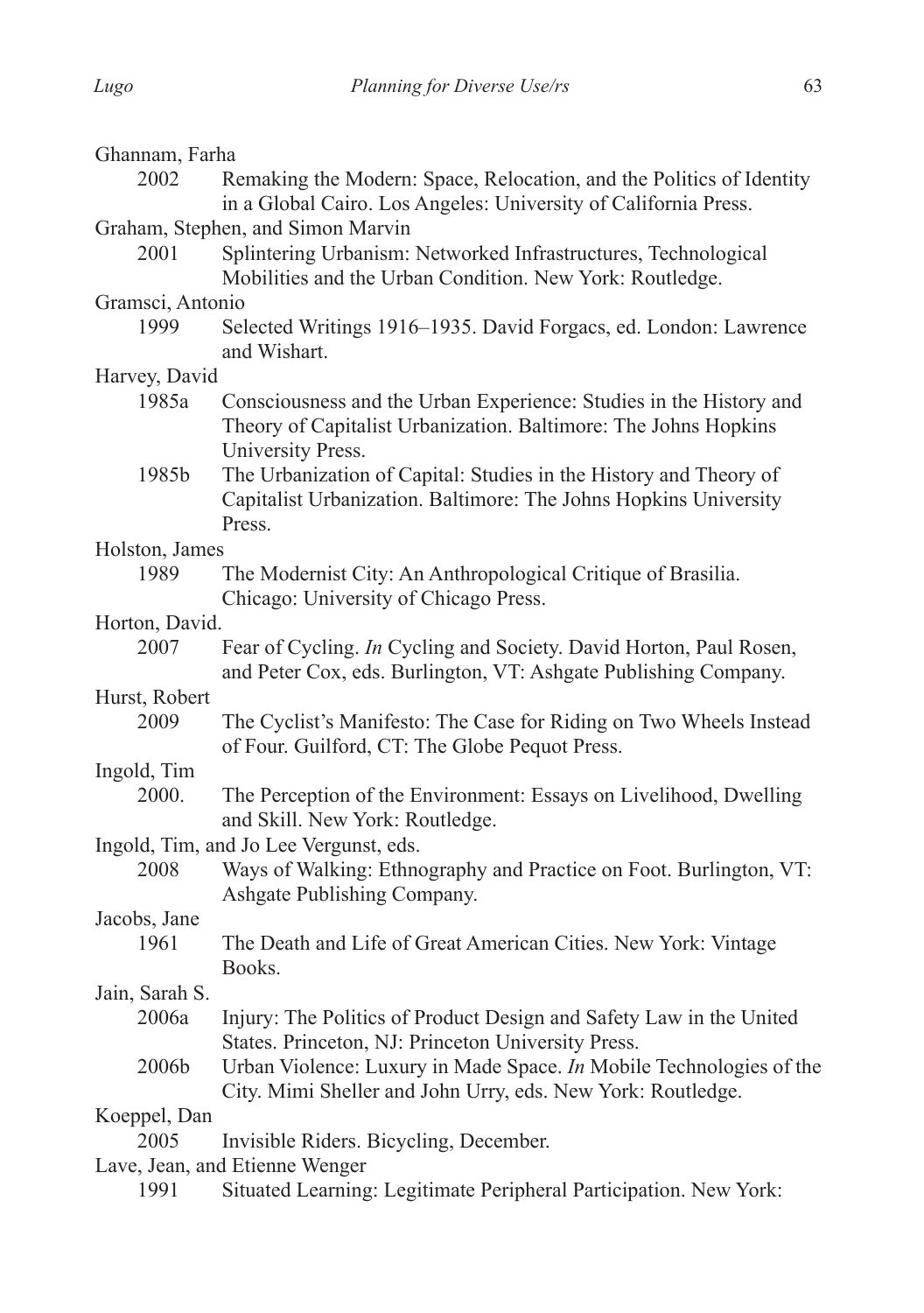|                                      | Cambridge University Press.                                                   |  |
|--------------------------------------|-------------------------------------------------------------------------------|--|
| Le Corbusier                         |                                                                               |  |
|                                      | 1987[1929] The City of To-morrow and its Planning. Frederick Etchells, trans. |  |
|                                      | New York: Dover Publications.                                                 |  |
| Lefebvre, Henri                      |                                                                               |  |
| 1991                                 | The Production of Space. Donald Nicholson-Smith, trans. Cambridge,            |  |
|                                      | MA: Blackwell.                                                                |  |
| Los Angeles County Bicycle Coalition |                                                                               |  |
| 2010                                 | Results from the 2009 City of Los Angeles Bicycle and Pedestrian              |  |
|                                      | Count. Technical Report. Los Angeles: Los Angeles County Bicycle              |  |
|                                      | Coalition.                                                                    |  |
| 2011                                 | 7th Street Bike Lane.                                                         |  |
|                                      | http://www.la-bike.org/projects/7th-street-bike-lane, accessed                |  |
|                                      | September 29, 2011.                                                           |  |
| Low, Setha                           |                                                                               |  |
| 1996                                 | The Anthropology of Cities: Imagining and Theorizing the City. Annual         |  |
|                                      | Review of Anthropology 25:383-409.                                            |  |
| Mapes, Jeff                          |                                                                               |  |
| 2009                                 |                                                                               |  |
|                                      | Pedaling Revolution: How Cyclists are Changing American Cities.               |  |
|                                      | Corvallis, OR: Oregon State University Press.                                 |  |
| Miraftab, Faranak                    |                                                                               |  |
| 2009                                 | Insurgent Planning: Situating Radical Planning in the Global South.           |  |
|                                      | Planning Theory $8(1)$ : 32–50.                                               |  |
| Munn, Nancy                          |                                                                               |  |
| 1992                                 | The Fame of Gawa. Durham, NC: Duke University Press.                          |  |
| Ong, Aihwa                           |                                                                               |  |
| 2006                                 | Neoliberalism as Exception: Mutations in Citizenship and                      |  |
|                                      | Sovereignty. Durham, NC: Duke University Press.                               |  |
| Passini, Romedi                      |                                                                               |  |
| 1992                                 | Wayfinding in Architecture. New York: Van Nostrand Reinhold.                  |  |
| Rabinow, Paul                        |                                                                               |  |
| 1989                                 | French Modern: Norms and Forms of the Social Environment.                     |  |
|                                      | Cambridge, MA: The MIT Press.                                                 |  |
| Sadler, Simon                        |                                                                               |  |
| 1998                                 | The Situationist City. Cambridge, MA: The MIT Press.                          |  |
| Sennett, Richard                     |                                                                               |  |
| 1994                                 | Flesh and Stone: The Body and the City in Western Civilization. New           |  |
|                                      | York: W.W. Norton.                                                            |  |
|                                      | Sheller, Mimi, and John Urry, eds.                                            |  |
| 2006                                 | Mobile Technologies of the City. New York: Routledge.                         |  |
| Spinney, Justin                      |                                                                               |  |
| 2007                                 | Cycling the City: Non-Place and the Sensory Construction of Meaning           |  |
|                                      | in a Mobile Practice. In Cycling and Society. David Horton, Paul Rosen,       |  |
|                                      |                                                                               |  |